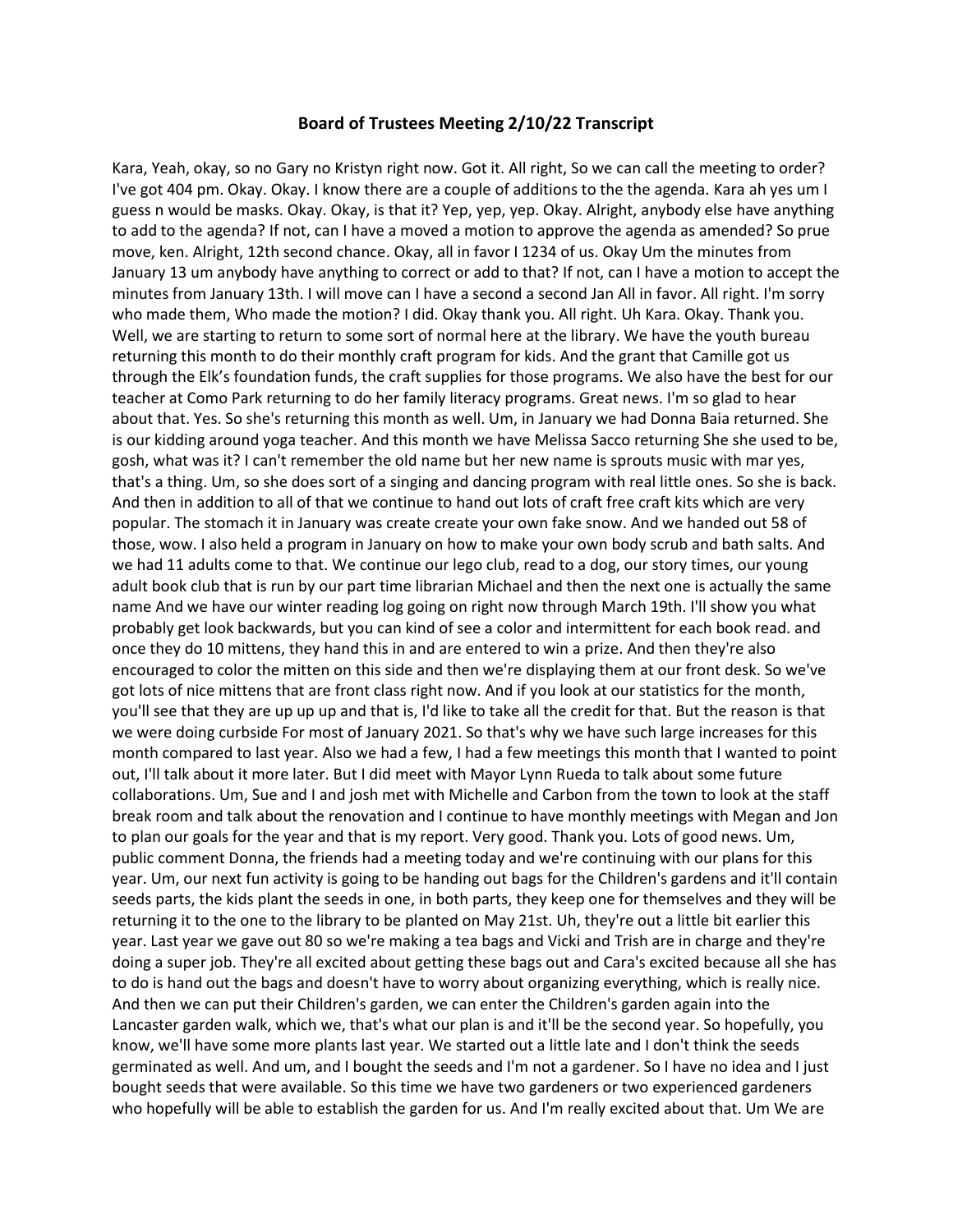also planning a book sale and mini book sale very similar to the one we had in the fall on april 2nd and third. And um it will be held in the community room and then a couple of tables out near the fireplace but we're not taking over the entire library. And this um spring um mini ebook sales will be sponsored by the friends. And there's one plan for the fall that will be sponsored by the Women's Civic Club. And again, the women's Civic club enjoyed the baked goods that we provided for them to sell. They made over \$400 and they were thrilled beyond belief. So I think we're gonna be doing the same thing again and making the cookies by going to restaurant depot and putting them on a tray and then putting flour on our faces. So it looks as though we toiled all day long is wonderful And the women enjoy, they really were appreciative of what we did. We are planning to chicken barbecues this year instead of 31 will be May 22nd and the second one will be on sunday july 17th and these are hopefully coinciding with activities that will be held in the village. The one in May hopefully will coincide with the village wide uh grab sale. I'm going to verify that at the end of the month. They said they should have all their activities planned by the end of the month and then the garden walk. If it's the same weekend as it always has been, we're going to be holding the chicken barbecue on the 17th of july again. Hopefully the aroma of the chicken's cooking outside will bring people to our yard and, and by the chickens, the chicken has gone up in price. So we're increasing our price by a dollar. So it'll be instead of \$12 a dinner. It'll be \$13 and we don't believe we're pricing ourselves out of the market because, um, if, if it's indicative that we are being increased in our chicken and our original chicken price, I'm sure every other organization also is going to be taking a hit. Uh huh. The next meeting. Excuse me in March will be a busy one for us. We're going to be sending out our renewal letters to the friends. We'll be putting in a flyer for the book sale for the chicken barbecues and our friends renewal letter and bob. I have you on the list. So this time you'll be getting your friends renewal letter. Okay. Okay. Okay. Yeah. Okay. Thanks Donna. And the only one I don't have really is I don't have Christie's address. So if I have Christie's address, we can put her on the list and she will also receive my friends renewal letter because I'm sure she'll want to join. Yeah. We have that in the office. Yeah. Okay. I'll make a note to some that to you. Okay. Thanks. So we'll be sending out approximately a little fewer than 90 renewal letters. And and this year again for the book sale there will be no special if you're if you're a friend's member. So um hopefully will appeal to the goodness of people's hearts to to renew their membership because they're really not going to get you know, a perk for it other than knowing that they've helped the library fund, Sundays and programs. Mhm. Okay. Thank you. Donna anybody have any questions? Okay. Um Okay. Moving on to the financial report. Um The january report you saw? Um We are I don't know if anybody has any questions about the deposits and disbursements. Um But if not we'll look at the at the C. D. S. Jan. You took care of two of them combined them? I did for a total of \$28,152.7. Okay. Can you say that amount? One more time? 28,000 152. Okay. 11 cents. Seven 11 07. Okay. Got it. That's not what's on the. Oh yeah. Yeah it is. Never never mind. Um Okay. And the next the next one we have do is next month Um March 22. And you know, we'll have a meeting before that. But and you'll just investigate the the rates jan for that And we wanted to mention that one is due March 22 and the next one is due April six. Do we have any desire to combine those two? We could. I wish there were an advantage to doing it. Um Great life. But um can I ask a question? I I think the increase in interest as minimal as it may be Is if it's a substantial amount, maybe 50,000 or something, I'm not sure what the exact amount is. So we're still doing it in the twenties or thirties, it may not make any difference then the issue is, do you want to keep it These amounts in the 20s for liquidity or something? In other words at the time it expires we might have a need for that amount. I don't I assumed I was thinking when this was created right, having having cash available on a regular basis, if you, you know, if you needed it. Well excuse me and Buffalo told me that there was no increase in interest no matter how much you invested with a while ago, they always used to advertise the differences. Now maybe it's obviously changed. I I don't know. So we might as well keep it the way it is. I mean, other than another record keeping problems. Mhm. Yeah. Okay. Alright. Yeah Jan if you want to just you know, work on the one from March and and uh um you know, be ready to let us know. Uh, I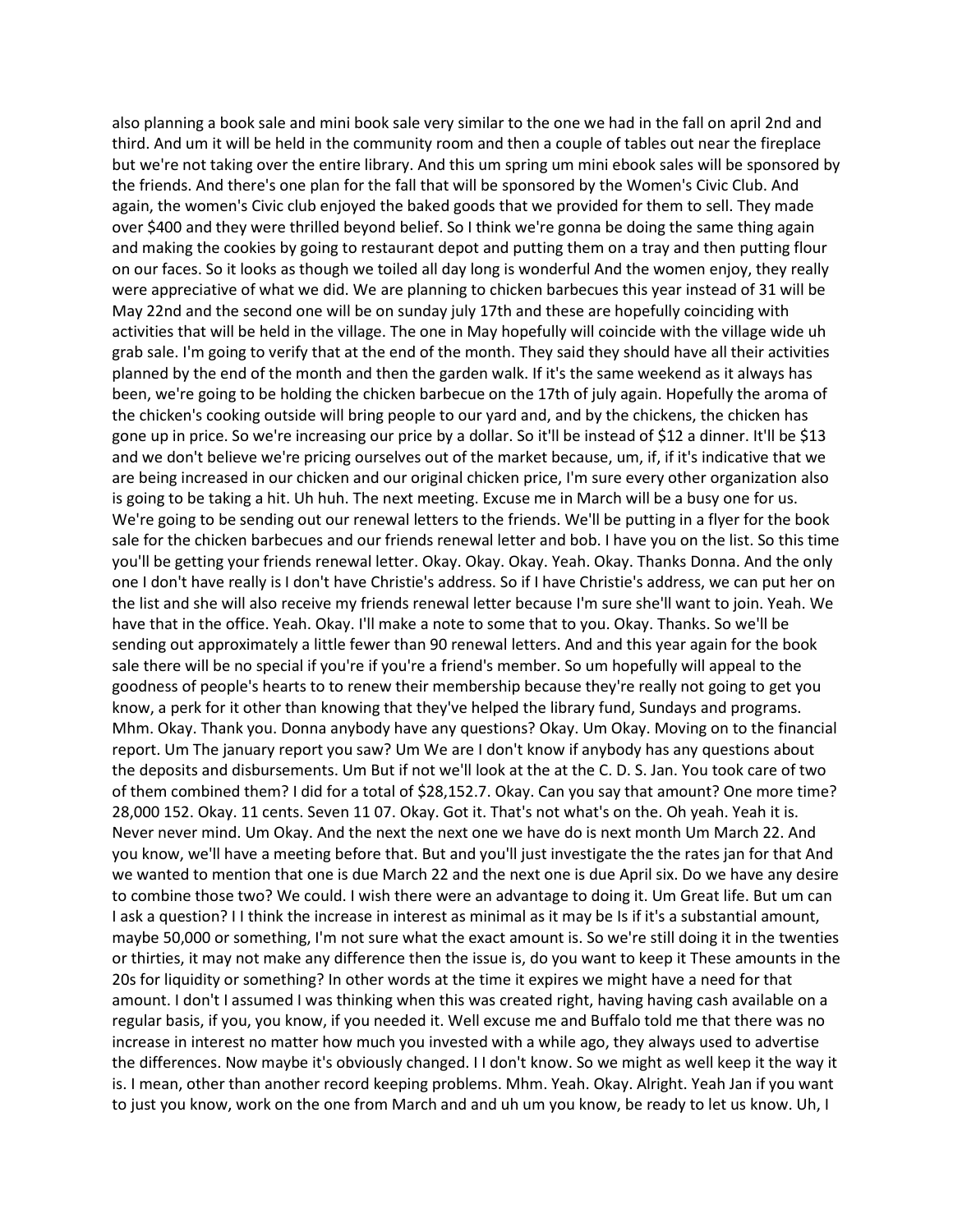mean, we're not, it's not like we're shopping around, um, because that's not really advantageous either. But okay. I'm so real quick. Can I have a motion to accept the January financial report? Yes. Yes. Thank you. Would someone like to move move to accept the report all second all in favor. Okay. Um, the payroll report, Did everybody get a copy of of that from downtown? Um, Kara, do you, I don't know if you wanted to speak to that? Um, sure. We have the, we have the payroll report and then I also included the system paid budget analysis which just came yesterday. Um, that one gives the bigger picture because it includes the salaries as well as what we paid for gas and electricity retirement. Um, so as of the end of 2021, We have \$41,000 left in our budget from downtown. But the reason for that is I'm sure you all remember is that it's mainly the part time staffing that we didn't have for the first half of the year. So that's why we, he doesn't spend at all. Mm hmm. Mm hmm. And carol was reminding me that when that happened the year before. Um, hence stone kind of turned that around into the furnishings furnishings grant that he gave the libraries, but we don't know if that's gonna happen again. Um, it could, because that's a, you know, that's a substantial amount that um we saved in the year. So I was doing air quotes on that barbecue. Shouldn't see that. I'm saved. Okay. All right. Okay. Any questions on either one of those documents and then Yeah. Okay. Alright. Um Kara also put in the projected program budget for 2022. Um You want to take a look at that uh if you want to speak to that care of the Sure. I didn't want to mention item d the return to system report. Oh, that's okay. We did not receive it in time for this meeting. We were scheduled to receive it last friday, but I think they must be backed up downtown. So I should have it by the March meeting and that would be our fine and print revenue return Central life. It always amazes me how much that, how much that turns out to be at the end of the year. It's just it's a lot lower now though, since there are no hold views. Well, that's true too. Yeah. That will cut into it. Right. Right. Okay. We're programmed projections. I just wanted to show you this to show you how we're spending the program budget that the board approved for us as well as some of the elks money and some central money. Um My plan is to bring this before you quarterly. Just so you can see how we're spending that money. Um So, so far this just goes through March, but the list will be longer next time you see it continue to point out. Okay. And um why is uh why is kim's already time? Not in. Yes, good question. Um So everything in blue is coming out of the elks money and then the already time is coming out of the board money. That's how I keep talking about. Thanks. Okay. Any questions about that? Alright. We've got um act dues to vote on. Um I would move that. We Um expend \$20 for a 2022 dues to the act organization. Okay, well, second. Arab 2nd. All in favour. Good, good. All right. Under old business, the staff staff room renovations, there's been a little action on that care if you want to. Uh You mentioned that we met with the town and um Michelle and Carmen were really very enthusiastic about doing this project or about us doing, you know, and giving us giving us the guidance um you know, to proceed with it. So um you want to address that? Sure. So we did meet with them. Michelle's suggestion was to contact Greg from MGR which we did so that he could come and take a look and give us some some specs and we're just waiting for those right now, but he did come and take a look at both the break room and the restroom and that little entryway um something I had forgotten, but Greg remembered is that we didn't have leftover tile from the restrooms that he did out front. Um So we can actually we have enough to use that in redoing the staff restroom. So that would be nice. We do plan to move the refrigerator. If you've been in the break room you'll know that it's sort of in a corner and it's it's a standard size refrigerator. Um But we're going to move it um where the sink is like closer over that way. And Greg mentioned that it will have to be a smaller size, more of like a size that you would get for an RV. But I did look at Josh showed me an example of one and I think it will be fine because honestly the fridge we have now I think is two big unless we have another um anniversary celebration coming up most days, it's you know a quarter of it is used. So a smaller one will be absolutely fine. And that area, that area that's kind of used for storage, that shelving. Um when new cabinetry is put in there uh that will provide space that we don't have now in that sink area for um for things to be stored right? Yeah. Mhm. It should be a clean looking place by the time they get finished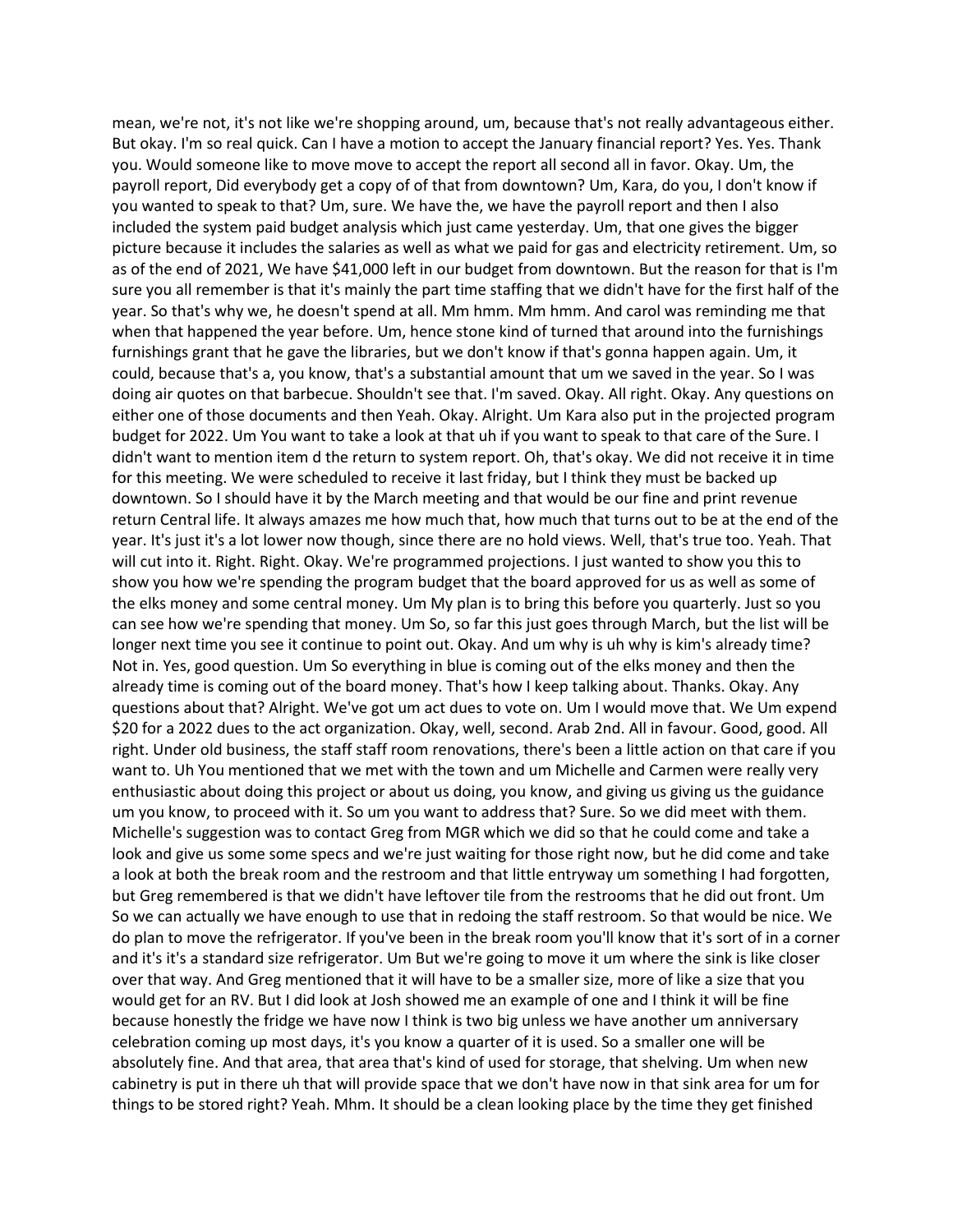with it. Yeah no more 1970s. No they'll do they'll do a drop ceiling. So the lighting lighting will be definitely improved. Um Eight why are they doing a drop ceiling. Well, this, the ceiling right now is, uh, is those, you know, acoustical tiles, they look like acoustical tiles, you know, and um, so they'll, they'll replace it with, with just a ceiling that's dropped like the foyer, like they did in the foyer and it will just have a nicer, nicer look. And I assume somebody checked those for asbestos. Well, they were they already did that in the, when they were doing the foyer. Whether they, they will do it again. I don't know. But it is, it's exactly, it's exactly the same as it was in the employer previously. Mm hmm. What was it in the foyer? Wasn't asbestos or No, No, it, it was a negative test. Okay. Yeah. So it sounds, I don't know what the next move is. Um, where are we with that Kara? We are waiting for Greg to show us the specs. Um, he was asked to break it up into sections and then, um, I'm assuming we'll have to go out to bed. Yeah. Okay. All right. Moving along. That's good. Um, how about the little libraries project Bob or Kara. Do either of you have something to report on that? We we talked about it, ken. And I at the rotary club meeting that was held this morning and it's going to be the springtime for the three that the rotary club was going to be involved in. Um, and then the rest of the ones, I guess they're going to be done by the library. Um, so we're looking for the springtime and uh, I think we had ken, what were the locations again, kenya, are you on mute? Yeah, my dog started to bark. That's why I went okay. Yeah. The one would be at the rotary park which is on central across from school and I think the second one, we're talking about where the old library was. There's a church there now in Colombia. One of our members is the pastor there and he's gonna, I believe they owned land. So he, you know, he's all gung ho, so he's going to talk to them. Just make sure there's no problem. I don't know if we have a third. Uh, I think the library was looking at three and the rotor was looking at two if I remember correctly, but Oh yeah. And the only, no, you go ahead then. The only other thing was somebody questioned about putting stickers or I. D. Or something on these things and I think maybe we discussed this earlier, all five would have something from rotary in the library. Mhm. Yeah, I think that makes sense. Yeah, I thought the last time we talked about this, I think two months ago, I thought that we were just doing too, um, that the rotary was going to purchase them and we were going to be in charge of supplying the books. That's what I recall also, I I'm sorry, I may have misspoke when I said three. Um and then the other ones, I wasn't aware of that the library was going to do themselves. Is that true or not? True? Not not since we last both. Okay. I just spoke to him too. Because I I I thought there was like four or 5 in total. And and the rotary was doing a couple in the library was doing a couple. But you know, if you recollect, you know, your recollection must be better than mine. I'm not questioning it. I think initially can we had we had discussed that. Um But then maybe I think the discussion went that if the rotary purchased the things in the library supplied the books and we worked together as a team and then it's down the road, another one was needed. We could look into that. Alright. And that's fine. That's fine. That's fine. I just I thought that the library was going to do a couple also, but I must have been, you know um mistaken. I mean my my preference would be to start with to just to see how much work it is supplying them. And then if, you know, we can definitely explore purchasing more for the library purchasing some. Yeah, I was just thinking that, you know, if the rotary decides on a whatever the whatever the style of the the structure itself is going to be that if the library uh if the library does the same thing, you know, and they're in their uniform. Yeah, I think we looked at the ones that kind of look like uh box, newspaper, box type thing, Those acceptable. Mhm. How did you get those? Um where would you order that from bob or is there a are you constructing them yourselves or? Oh no, you get them online. It's all there for you. Get everything online. Yeah. Okay. I could make stuff but it's easier to buy. I didn't think that would be a fun team project to make them yourself. Now we're going to be too busy painting your burns. So we want I didn't I didn't hear I didn't hear that. Okay. Um The time capsule project boy, you've got a lot of neat ideas here. Huh? Or um uh I don't know if we're going to bury it or what the right the idea would be. Oh, sorry, sorry. Um So what do you think the next, the next step should be with this? Um Well, we have to decide. Um I don't know a lot about time Cat, what kind of container we want to use. I don't know, john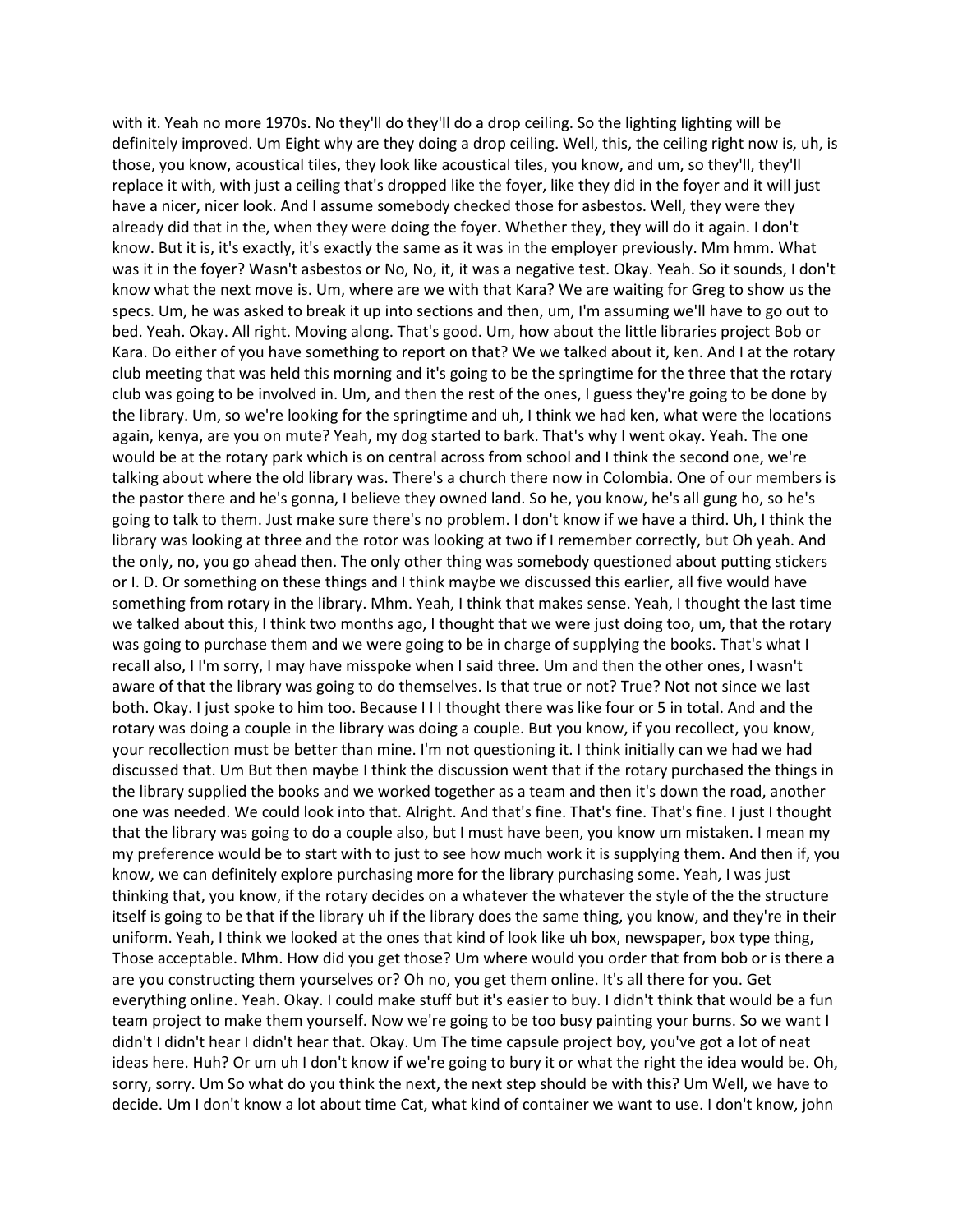did your son have suggestions or? He didn't, but I'm sure I asked him he could look into it for us. Okay, that's a good idea. It was his. Yeah. So let him follow up, do we want to trim this list down? I don't know that all of this stuff will fit in there. I do. However, think, you know, I don't know that we need hand sanitizer, but max would be a cool idea to put in there, put a mask in and, but I think it should for the most part the library related as opposed to a grocery receipt or you know, right. I agree. Yeah. And in fact, Michael are part time library and he has a background in archives and he was concerned about putting hand sanitizer in there because liquids can get unstable over time. I think that point was, you know, recollection of the times we're in, which there's other things to do it, you know? Right, Okay. Well jan see what john thinks about what kind of a capsule this should be. Okay. I will. Can you guys see that on the computer screen? That's different types of capsules that they have for time capsules. Okay. So there's all different types and then we'd have to figure out what, what, how to, what to do with it. Like somebody, did you say care of something about not burying it, but making some kind of a structure for it. That I wasn't the one you mentioned that, but I think if we were going to bury it, we'd obviously have to work with the town because it's their property and gas line. I thought we had discussed putting it in a display cabinet. I like that idea inside the library. Yeah. So it doesn't get forgetting which I love. I love your valentine's. Oh yes, that is Megan's creation. Excuse me. Um um um um um I can certainly whittle down the list to what I think are the Well that's that would be good. That would could be corrupted. Absolutely. Yeah. Did we decide how many years we're gonna wait? I think we said 50. That's what I thought we said. I think 50 is a good number that way. I'll be 97 when they open it. Well, you can be the one to open. It will definitely be alive. Yeah. Absolute. What are you talking about, Ken We'll all be here. Okay. I like that idea too of displaying it in the library that that you know, where is another where and in what is another conversation. Okay, so we've got a little bit of movement there. Okay. Um uh those of you who are, who are on the board should have gotten a collection of pages of um Sarah's evaluation. Um Did everybody get pages one through 5 and Karen, I will get you a copy with the signatures on it. Um is fine. All right, Okay. Uh huh Jan and Kennedy worked on it. Um uh I'm trying to remember if we vote on this and let's vote for approval. I don't know, but I do have one correction On page four. Under objective number four. It says the 20th anniversary. Oh, I should say 200. Okay. That's easy enough to amend. Okay. Alright, anybody have anything else? It was a very easy thing to do. It always is the easiest job of the trustees every year with Kara. Part is coming up with enough words to express how grateful we are for all you. Do you know, I feel the same way about all of you. So thank you. If I can also add the problem with this process, there's not enough room on it document to put everything down. And I think we like to say, I think that's a good way of summing it up, not having seen it. Can I assume she got re upped for another year? Yeah. Go ahead and assume. Okay. All right. Sounds good. You can be re up for the next, you know, the rest of her career is fine. Yeah. Okay. So, can I have a motion to approve the evaluation of the director? 3rd 2nd, Jan Jan. Why? Okay. Great. Okay. Um, and thank you Kara again, Honestly, thank thank you. I know I said this to Sue and ken in our meeting, but um, this really truly is a very supportive and involved board and, you know, with bob from the town and Donna from the friends. So, it's a real pleasure to work with all of you and I know we're all enthusiastic about the library. So it makes it a fun job. Yeah. Well, you're doing a great job. Um And finally, under old business there's a, the cost increase of the lego frame. Um Yeah, it went up. You want to address that, Kara? Sure. It between the time that I brought the price to you last month and I think it was the very next day when we went to order it, The price went up \$21.90. So I had contacted Sue and she said, go ahead and order it. But I just need formal approval of the price increase. I move that we approve the price increase all in favor. Okay, great. Okay. Under new business, uh at the Galvin and and Wallace meetings um I totally forgot about the Wallace meeting on Tuesday, but if you want to summarize Kara Sure, so I was there, Megan was there, ken and Gary were also there. So we have very good representation from our library. Um Assembly member Wallace covers Cheektowaga and Lancaster and I was kind of surprised there was not one representative from the two Cheektowaga libraries whereas we had four. So I was, I was very proud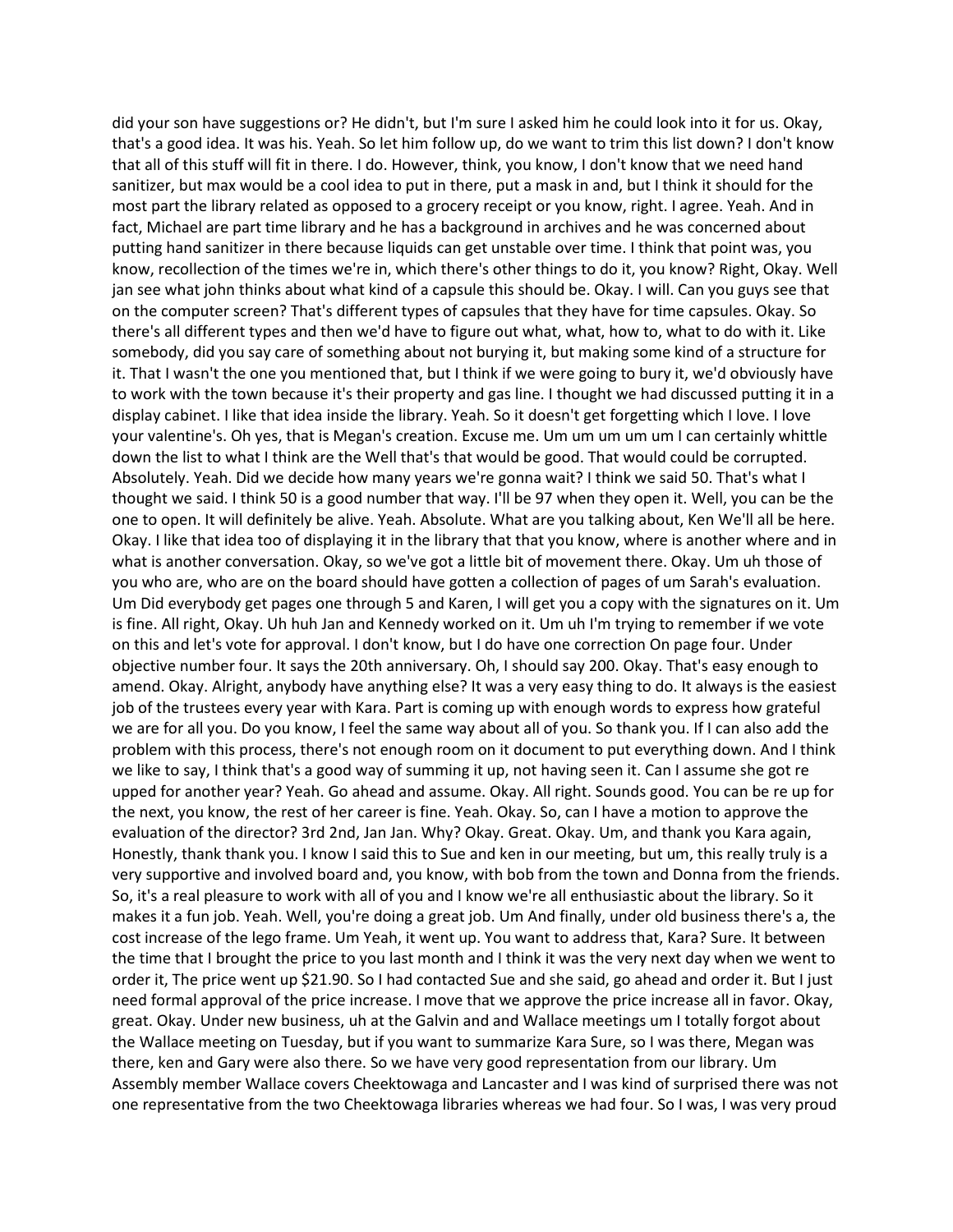that we had such a good representation. Was there a director there? No. Oh, okay. The other three people were from the organization to put this on right. Yes, many large western New York library resources Council. Um so these meetings happen annually and it's just a reminder to the New York state budget makers that, you know, keep libraries in mind, support us, support the construction fund as you know, we've taken advantage of it with the parking lots and restrooms. The governor is proposing a \$20 million dollar cuts to that this year. So we're trying to encourage the assembly member and senator to put that money back in the budget and just encouraging them to keep supporting libraries. Yes, she does. Did you look at the new redistricting that they're doing for the state of new York and does anybody know one that takes effect? Because I'm not sure. I mean, it's almost like the 59th history, but Galvin gets dissolved Into 61 seems to be covering our areas, so I'm not sure how that works. And I was I don't know what the plan is, but it would be effective for this year's election. Okay. That's assuming it's assuming a court doesn't stop it. Okay. Yeah. Because I'm not even sure he's gonna, if that goes through 59 tends to move over to the east And then they would have to be something done for 61 to uh cover us. That would be effective to January one anyway. I mean, okay. Yeah, in 2022, he's still here. She's still here. I mean nothing. Yeah. And anyway, the new district for Monica would cover the library because it ends her district would end at the village line. Exactly, yeah. Still cover the library. Library. Yes. And I think I made a point to thank her for coming to recognize our battle of the books team winners because I know Barb you had told me your grandson was really touched by that and I had some other parents and we shared that picture with everybody. We could think of him with Monica Wallace. And he told everybody about the nice lady that came that used to go to that library. Yeah. I heard from several parents that it really meant a lot to their Children to get that kind of recognition. So I might get I made a point to thank her for that. That's good. And the Gallivan meeting is um canceled hot off the press. Really? Yes. But there will be uh Nyla the new york library association um their advocacy day is Wednesday March 2nd. And there will be a meeting with him that day. I believe it's 10 30. I'll email you the information when it's finalized and she's on two at two o'clock. Right. Right, Okay. When was that supposed to be the the Gallivan thing was supposed to be tomorrow at 11 and uh or something. I just did I after the friends meeting ended, I checked my email and it was in there saying that it was canceled. So I just I just sent it. Okay. All right. Um the telecommuting policy which is not a library policy but a personnel policy you had in your packets and we're going to we're going to just approve that because it's been adapted for our library. Okay. Yes. It's in the personnel policy and the annual, so it does apply to us. But then when I looked closely at it, it says it just applies to the personnel at central and city. Um, so we were advised to basically just and certainly caster library and here. Well, it makes sense. Um, anybody have any questions about that? Okay. Do we need, excuse me. We need a vote to approve that. Alright. Second tela que not telecommunication. Okay. In a second. I will second all in favor. Okay. And then there's beautiful promotional brochure that Kara put together. It's really, it's really lovely. It's so colorful and uh, you know, the information is so uh, easy too easy to read. It's good. Yes. My my goal with this is really, you know, to get this out into the community for people who haven't visited us visited our location or it's been a while since they've come to see us. And if you don't know about all the changes and you know, use it as an outreach tool as well. But I didn't want it to be too wordy. I wanted it to be nice and succinct and just hit but I think are the important points. But you know, please let me know if you have any suggestions. Where will we be distributing these. Well, what I was thinking is I would like to get them in the schools in the town hall. Hopefully the village Municipal building, the Youth Bureau, the Senior center real estate offices and some of the local businesses in the area. Sounds good. Can anybody think of any other places that, uh, you should be putting them? Do you think of any let us know? Let Karen know. Okay. Banks. Yeah, it's really great. It's really owe the Banks. Yeah, that's a good one. Oh, yes. Okay. Yeah. Yeah. Okay. You need to prove now, do we need you to print these up? Yes, I can have downtown print them. They'll, they'll only do 100 at a time. So I'll just keep periodically sending requests down there. Yeah, that's good. Okay. Do you, do you want any kind of a vote of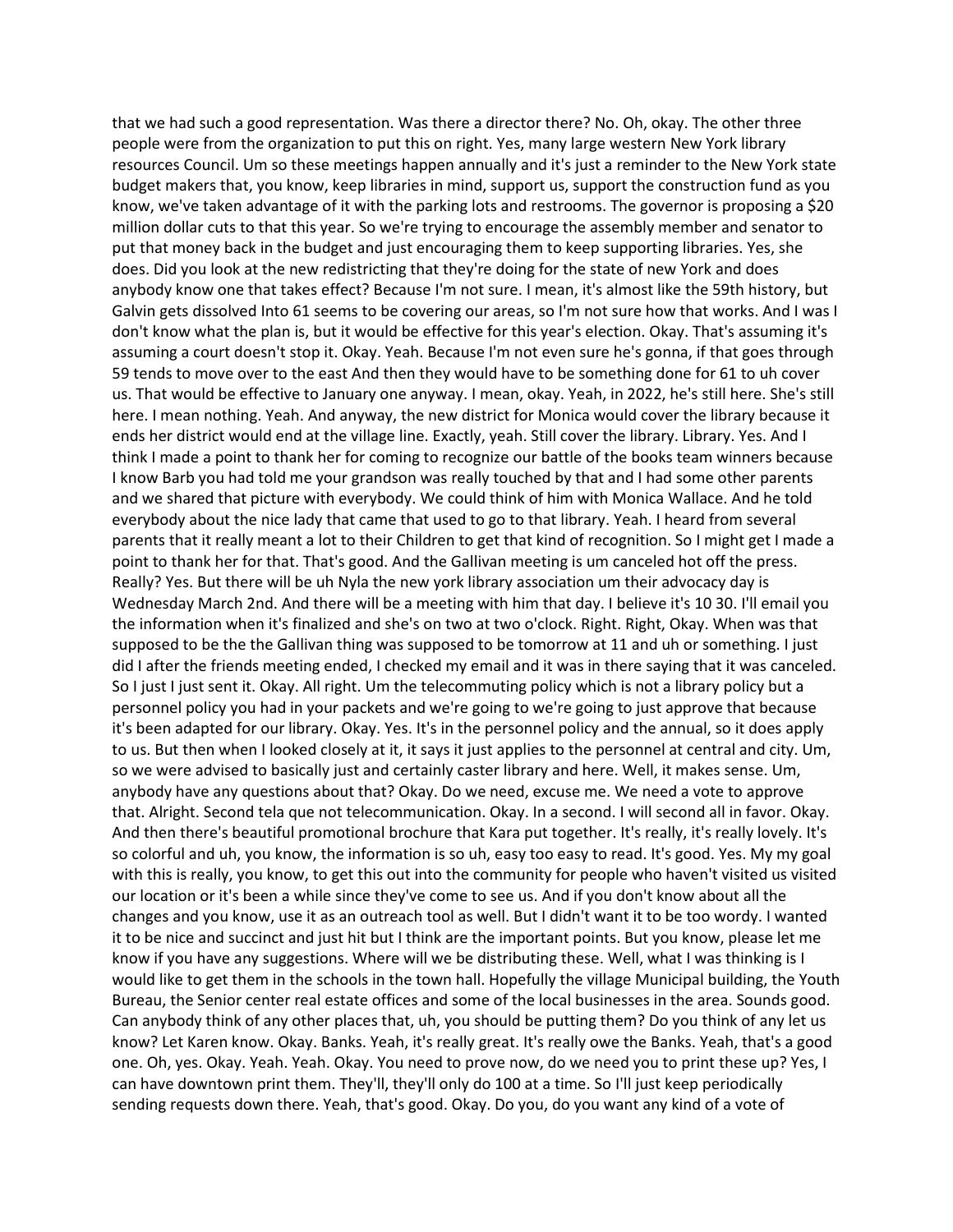approval? I don't think that's necessary. Um, but I didn't, I just wanted your feedback. Right. Right, Okay. Tell us about your meeting with Lynn Rueda. Yes. Okay. So, um, the mayor and I met to discuss how we can collaborate more and I think we came up with some great ideas. Um, she said that they're in the process now of planning, um, their focus is on having quarterly events in the village And the first one will be Saturday May 21 the same day as our children's garden. Um, but in the afternoon and I mentioned that, you know, we're always more than happy to come and staff a table at the event and bring crafts for kids to do. And she was very excited about that because she said at their last event, she paid exploring more to come and she wasn't even that impressed with their crap. So, so we are planning on that. No, then um she would also like to do um a kind of like a village updates program at the library at least twice a year um where people can come and you know, ask her questions about, you know, the construction projects and things like that. So I think that'll be a great way to bring people in the building. And she also had the idea of um you know, they get a lot of questions about the construction projects and she would like a place to refer people to come and look at the display, it's kind of like display panels of what's going to, what the project is going to look like and she was wondering if, you know, we could be that location and I thought that was a great idea too because it could bring people in that might not normally visit us and take a look at those projects. Um Also I told her about, we're in the infancy stages of planning a scavenger hunt in the village and she was very excited about that and she gave me some names of people to talk to um once we have more of the details flushed out and definitely wants the municipal building fire hall involved in that. Um and bob of course, I'll talk to the town as well. And then also she's interested in the summer doing a program for kids calling meet the mayor. What does a mayor do? Which I thought was a funny year. Well, it is a cute idea. That's great. That's great. I like her enthusiasm for collaborating with the, with the library. It'll be good. It'll be good. Um okay now we have some requests starting starting with the air purifiers for different parts of the, of the building care you want to? Um Yes. Um we would like to purchase an air purifier for the community room. Especially, you know, for when Megan's in there with the little ones and for that size room, you know, I talked to some of the other libraries that have purchased fires like West Seneca and Clarence. And I know there are many others. A lot of them have worked with Clark air systems out in East Aurora. So I did contact them and they recommended the Austin Air Health Meat which is in your packet there and that's what the other libraries did purchase for their locations. Um, it says \$600 on there, but it's actually 650. Um but it does include free delivery and it can be here as soon as next week. So that would, even with the pandemic winding down. Um I still think it's a good idea because Covid is not going away completely. Not to mention just cold and flu season and things like that. Just a way to add a safety measure into that room. Do we have to get quotes and things like that or can we just go with With our procurement policy? Um as long as it's below 2500 we can go ahead and purchase. I I think it's a great idea and you did a lot of work on it. I'm not questioning. I just don't remember. Remember. This must have come up before I forgot. No that's fine. Um And then I, you know I've been thinking about staff And also in the packet are two smaller air purifiers for smaller spaces. Um And that would be one for the staff work room when they're on their lunch break and one for the staff. I'm sorry the staff break room when they're on their lunch break and one for the staff workroom where the dusts are from Megan and John Lisa and Mary. So I have two of the smaller ones for those smaller spaces and filters. So the total for all three that we are requesting would be \$996.98. I'll make a motion to approve. Should I say \$1,000. I'll second that motion ken. Okay. uh yeah I think the 1000 is fine. Although we have the specific uh I'm out there. Um Okay. Uh Any other discussion all in favor? Hi with approval. Yeah right. This is feeding feeding time for the deer in the backyard. Okay. And I'm gonna, I'll mute myself whenever I can hear. Um Okay. The private materials invoice from central for 20 594 41. Um Go ahead. Character. Yes. These are items that Megan and I purchased for the collection last year. Things like um, let's see. Travel books, health books, romance books, The box books, Children's nonfiction. Mm Hmm. So they were purchased through central and now we're reimbursing them for those. Okay. I would move that. We spend \$2,594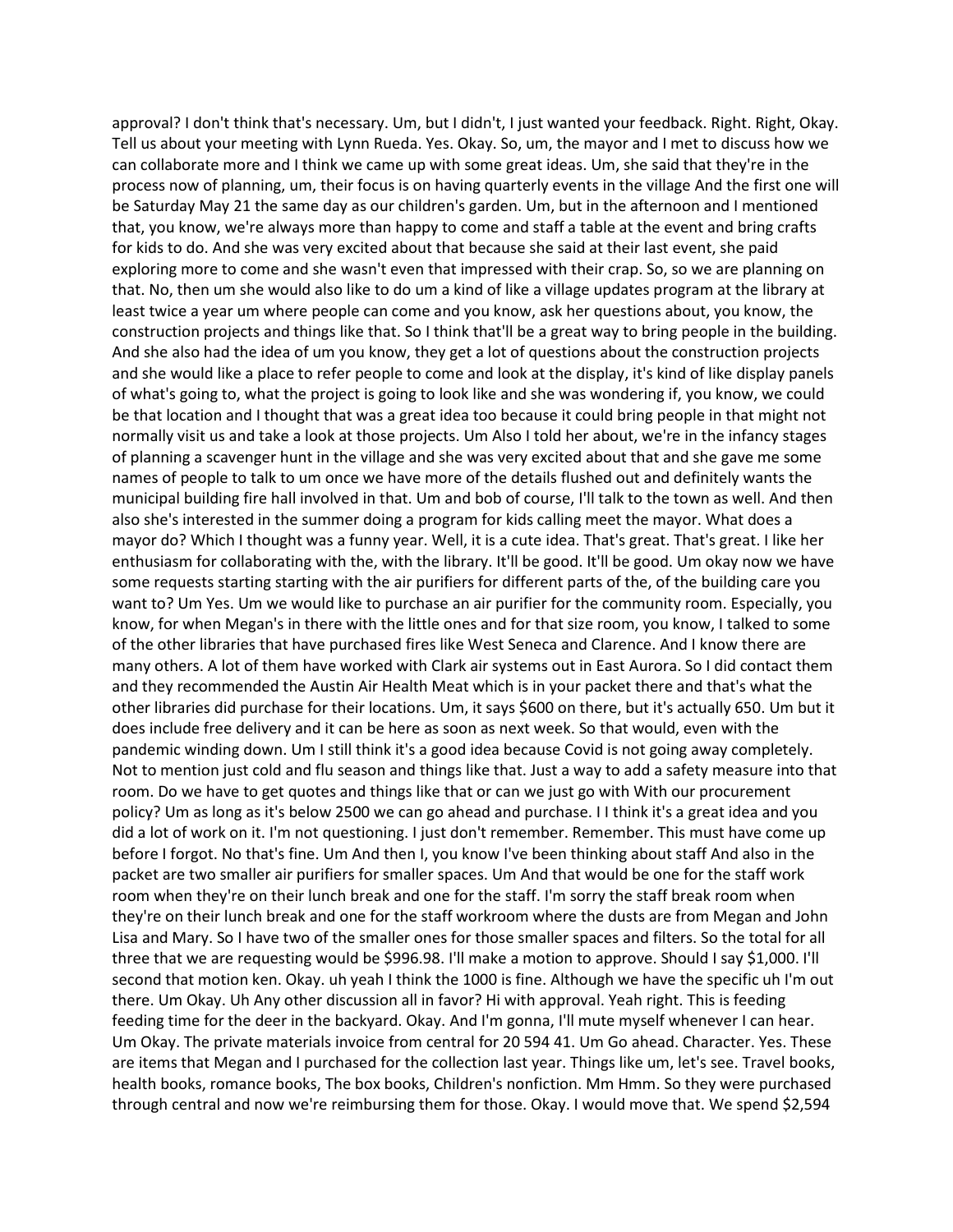on the materials that were ordered from central all in favor. Okay. Uh, the literacy kit on numbers that Meagan is going to be putting together? She does um, she does have other kits, letter shapes, dumb fairy tales, very hungry caterpillar. And they're all doing very, very well. So she would like to keep working on expanding the collection since it is so popular with parents. Um, so this numbers kits, the total price would be \$154.63. I move that. We Then 1 54 63 for the literacy kits. I'll second that Okay, I'll give it to you. Okay. Um, the story works for 17.44 Gift for March and April two books. Okay. Uh, can I have a motion to spend 1743rd 2nd. I'll second all in favor. Okay. Ah this is a big one, the collection development but this is what we're all about. So uh Go ahead Karen. Sure. So this is a request for for the full year Meghan and I continued to work on the collection and responding to um things that the community are asking for our noticing. Like all this author is really leaving the shells a lot. I better get her back a lot of books. Um so I would like to work on actually are classic DVD section. Um It's something we created last year and it's doing well but it has a lot of holes in the collection. So I'd like to, to work on building that continue working on building that romance fiction collection. And Megan would like to continue um ordering more vox books because those are so popular and there's another type of book called wonder book. Um they're like the box book and that they have a read along component. But they're more the box are picture books. The wonder books are more like readers. So for a different age groups. Okay. Does anybody have any questions? I'll make a motion to spend \$5,000 for the collection development a second. That ken all in favor. Hi. Hi. Okay. Okay, now we've got a couple of promotional ideas. Yeah. So these were both john's ideas and I thought they were really exciting. Um They're both items that we can use for outreach and the magnets you can see, we've got two different designs there, ones like a darker green and one is more of a lime green and What we'd like to do is purchase 1000 of them 30\/18 each And then there's just a \$10 set up charge and the shipping charge. So the total would be \$201.70 for 1000 magnets that we could use an outreach events to help get our name out there. How big are the magnets? Um It says that the size is two inches by 3.5 inches. So it's a decent size. A business like a business card. Right, right, okay. You want something slightly bigger with the times in the library or I'm not worried about that. I think, I mean that was more the goal of the brochure I think for these just letting people know, hey we're here, this is our phone number, this is our address, Don't forget about us. You know, stop by. Mhm. As long as the phone number is there, you can always call the library and there the the hours are on, you know, on the tape line. Yeah. And the the online uh is there too. So. Okay and a lot of people do I get reports from google from our google page of how many people visit it and then call us and we do get a lot of traffic that way. Mhm. Good, good. I will motion that we expend 201 70 for the purchase of magnets. Our second gym. Okay. All in favor. Okay and the pens 10 same thing just used for outreach. Um It would have our library name, our address and our phone number on them. And these are a little bit pricier for 500. Um It would be 3 46 95 plus shipping, so the total would be 3 87 90. Okay that would be assorted colors. It would be what assorted colors so um a couple of different problems. Blue, green and red. Okay. Okay. Can I have a motion to expend 387 90 on pens? Great. Great. Got it in favor. I well the next on the left, the next one is the speed library. That's a neat idea. Yes. I I don't know if I've I've mentioned this to the rest of you yet but one of the goals were working on this year is to create a seed library and we plan to bring up the old card catalog that's down in the basement and reuse it. The doors will be filled with seed packets that people can take for free. We plan to get a variety of seeds, vegetable flower, possibly fruit herbs. Um And what c library. Um Right now the central library has won. The Hamburg library has one in the Audubon. One has one and it's something I've been thinking about for a while and I have had some patrons ask about it. Um Also just thinking about that Children's garden and any other gardening programs that we've done have all been very popular. Um People in Lancaster loved to garden, it's great, so we wanna we wanna use that and so this would you know allow our community members to get seats for free and so what we're requesting? Well actually I put in there, john designed a logo. Don't you can see it in your packet there looks like this guy which yeah backwards but he did a very nice job with that. And then But we will need are the